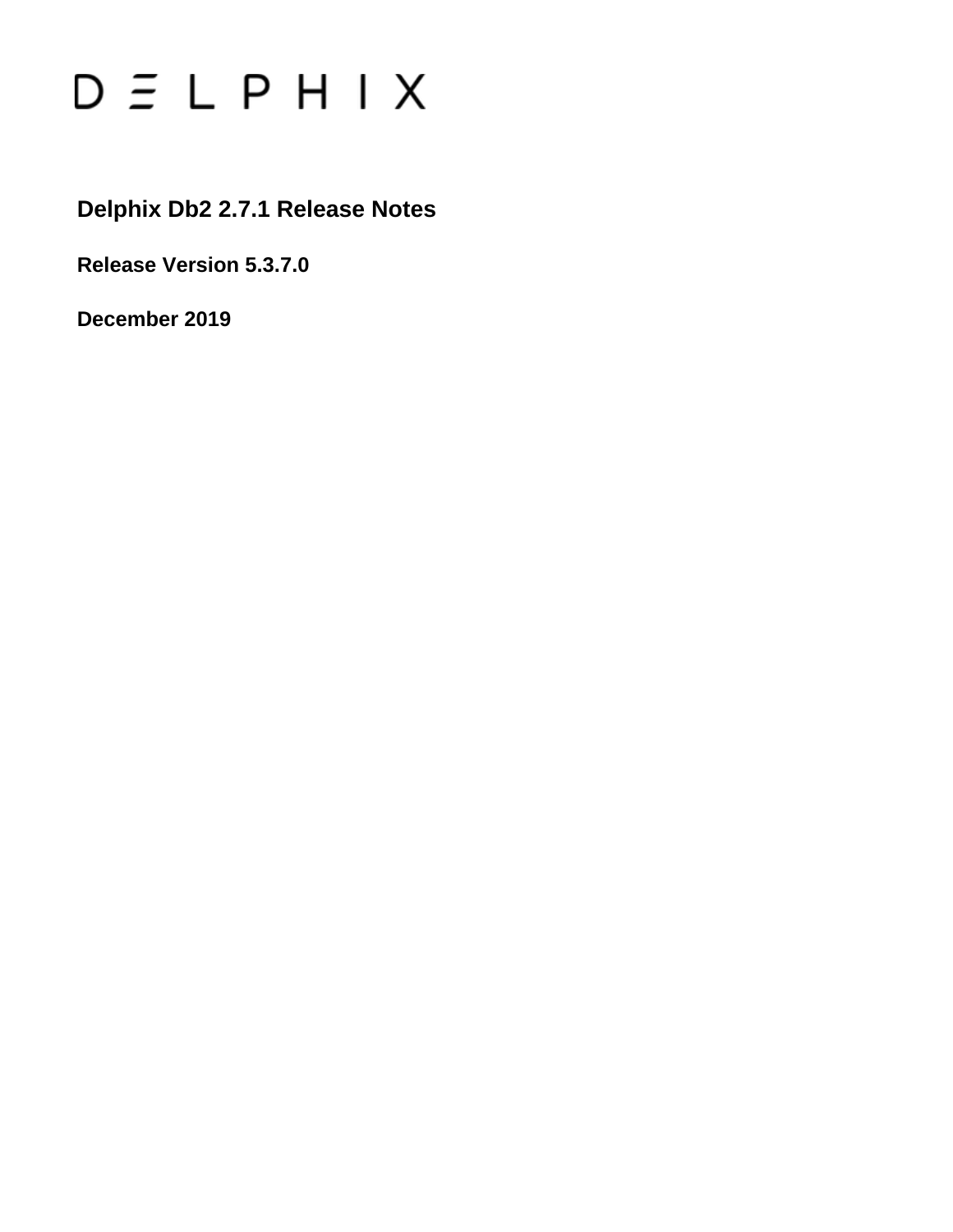Delphix Db2 2.7.1 Release Notes

You can find the most up-to-date technical documentation at:

**[docs.delphix.com](http://docs.delphix.com)** The Delphix Web site also provides the latest product updates.

If you have comments about this documentation, submit your feedback to: infodev@delphix.com

© 2019 Delphix Corp. All rights reserved.

Delphix and the Delphix logo and design are registered trademarks or trademarks of Delphix Corp. in the United States and/or other jurisdictions.

All other marks and names mentioned herein may be trademarks of their respective companies.

Delphix Corp. 1400 Seaport Blvd, Suite 200 Redwood City, CA 94063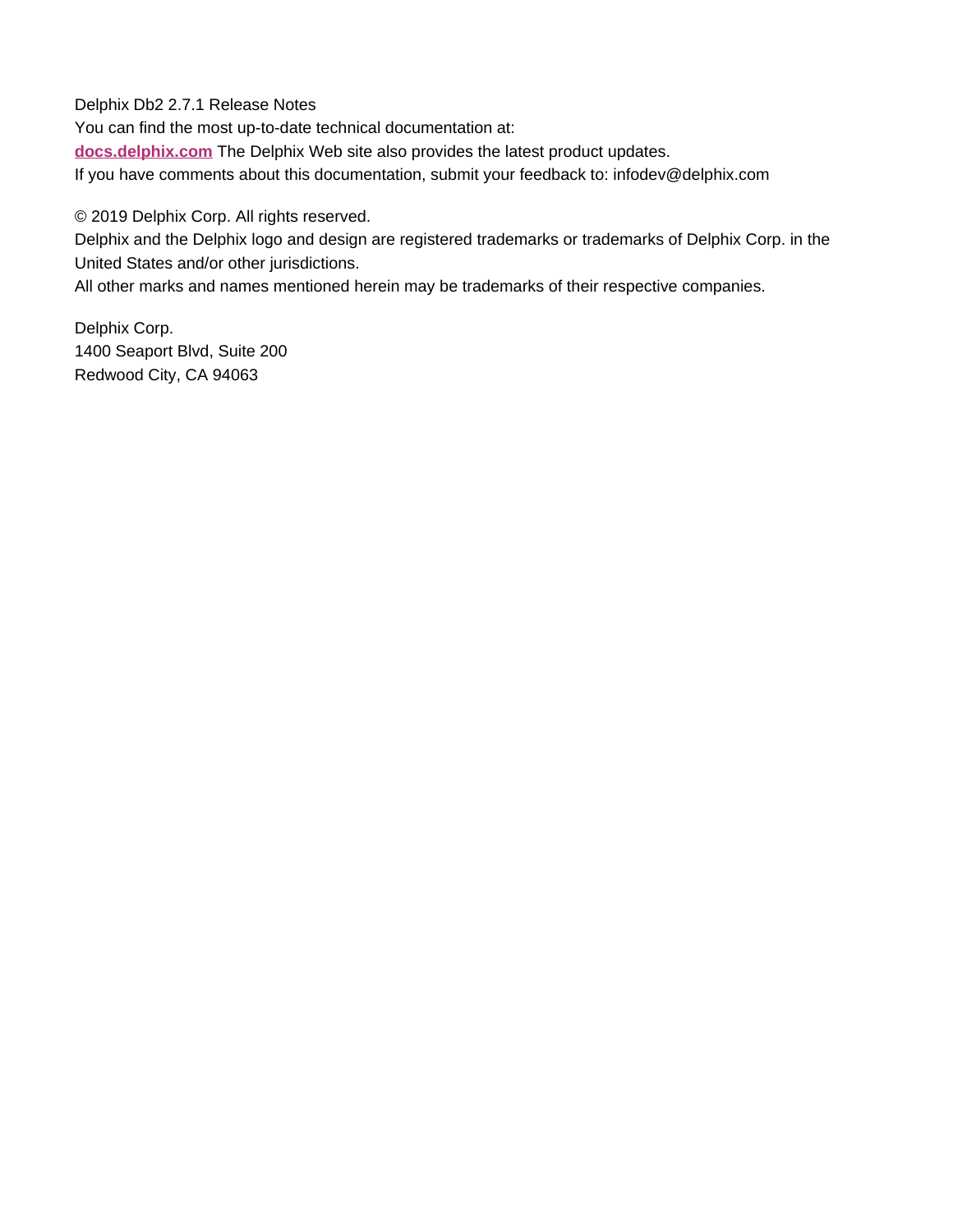## **Db2 2.7.1 Release Notes**

# **New Features**

The Db2 Plugin version 2.7.1 introduces a change that restricts the plugin from provisioning a VDB on a Db2 instance which contains a database with the same name as the VDB's source database

For example:

- 1. When we are provisioning a VDB from a VDB then source VDB will be treated as source database.
- 2. When we are provisioning a VDB from a dSource then staging database will be treated as source database.

If the user wants to provision a VDB on an instance which contains a database with the same name as the VDB's source database, then the user needs to follow the below steps :

- 1. Check if any config file with name **advanceConfFlag.conf** exists at location **<Toolkit directory>/**. If it does not exist, then the user should create a file with name **advanceConfFlag.conf** at location **<Toolkit** directory>/. Instance user must have read permission to this file. Once the file is created, user should proceed to step 2. If the file already exists at this location with the required permission, user should directly proceed to step 2.
- 2. Add the below line in this config file.
	- a. allowSourceDBonSameInst=**true**
- 3. Then create/Refresh the VDB again.

### **Migration and Compatibility**

#### **Supported DBMS Versions**

- Db2 Enterprise Server Edition 10.5
- Db2 Advanced Enterprise Server Edition 10.5
- Db2 Enterprise Server Edition 11.1
- Db2 Advanced Enterprise Server Edition 11.1
- Db2 Developer Edition 11.1 (on RHEL 6.7)

#### **Supported Operating Systems**

**[Red Hat Enterprise Linux \(RHEL\)](#page-3-0)**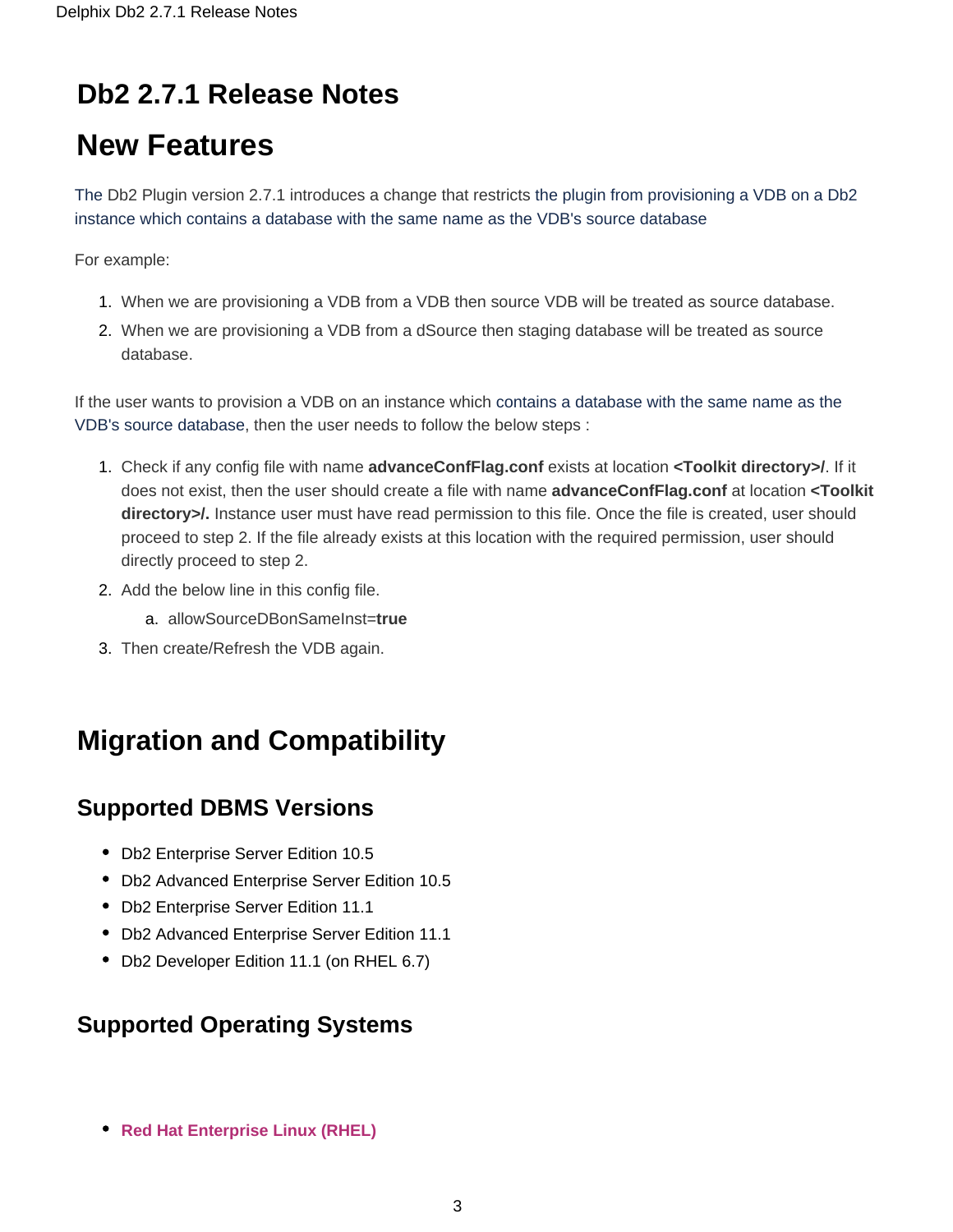- **[ESE and AESE Support](#page-3-1)**
- **[Supported Db2 Fixpack with Delphix Engine](#page-4-0)**
	- **[Db2 11.1 Fix Packs](#page-4-1)** 
		- **[Db2 11. Fix Packs Non-HADR \(including archive log support\) Linking](#page-4-2)**
		- **[Db2 11. Fix Packs HADR Linking](#page-4-3)**
		- **[Db2 11. Fix Packs Provisioning](#page-4-4)**
	- **[Db2 10.5 Fix Packs](#page-5-0)**
		- **[Db2 10.5 Fix Packs NON HADR linking](#page-5-1)**
		- **[Db2 10.5 Fix Packs HADR Linking](#page-6-0)**
		- **[Db2 10.5 Fick Packs HADR-NON HADR Provision](#page-6-1)**
- **[Advanced Interactive eXecutive \(AIX\)](#page-7-0)**
- **[Plugin/Delphix Engine Compatibility](#page-7-1)**
- Δ
- 1. ESE: Enterprise Server Edition
- 2. AESE: Advanced Enterprise Server Edition
- 3. As of Delphix Engine 5.1.6 For the supported Db2 versions, Delphix supports the correspondin g Db2 Developer edition where the vendor, IBM, supports it
- 4. 64-bit OS support only

### <span id="page-3-0"></span>**Red Hat Enterprise Linux (RHEL)**

#### <span id="page-3-1"></span>**ESE and AESE Support**

| <b>Supported DBMS Version</b> | <b>ESE 10.5</b> | <b>AESE 10.5</b> | <b>ESE 11.1</b> | <b>AESE 11.1</b>     |  |
|-------------------------------|-----------------|------------------|-----------------|----------------------|--|
| <b>Supported OS Version</b>   |                 |                  |                 |                      |  |
| RHEL 6.0                      | Not Supported   | Not Supported    | Not Supported   | Not Supported        |  |
| RHEL <sub>6.1</sub>           | Not Supported   | Not Supported    | Not Supported   | <b>Not Supported</b> |  |
| RHEL 6.2                      | Not Supported   | Not Supported    | Not Supported   | Not Supported        |  |
| RHEL 6.3                      | Not Supported   | Not Supported    | Not Supported   | <b>Not Supported</b> |  |
| RHEL 6.4                      | Supported       | Supported        | Not Supported   | Not Supported        |  |
| RHEL 6.5                      | Supported       | Supported        | Not Supported   | <b>Not Supported</b> |  |
| RHEL 6.6                      | Supported       | Supported        | Not Supported   | Not Supported        |  |
| RHEL 6.7                      | Supported       | Supported        | Supported       | Supported            |  |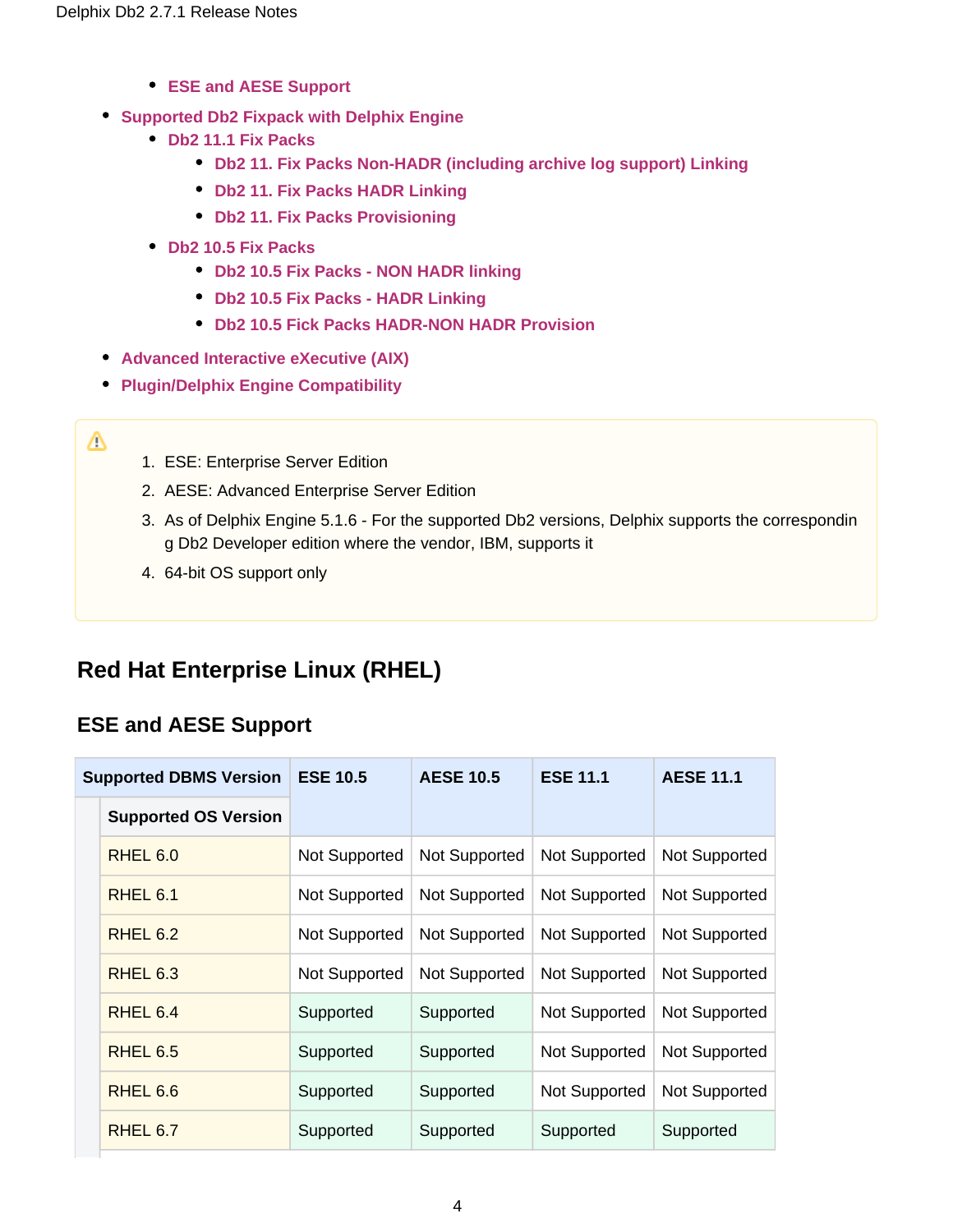| RHEL 6.8            | Supported | Supported | Supported | Supported |
|---------------------|-----------|-----------|-----------|-----------|
| RHEL <sub>6.9</sub> | Supported | Supported | Supported | Supported |
| <b>RHEL 7.0</b>     | Supported | Supported | Supported | Supported |
| RHEL 7.1            | Supported | Supported | Supported | Supported |
| RHEL 7.2            | Supported | Supported | Supported | Supported |
| <b>RHEL 7.3</b>     | Supported | Supported | Supported | Supported |
| RHEL 74             | Supported | Supported | Supported | Supported |
| <b>RHEL 7.5</b>     | Supported | Supported | Supported | Supported |
| RHEL 7.6            | Supported | Supported | Supported | Supported |

### <span id="page-4-0"></span>**Supported Db2 Fixpack with Delphix Engine**

#### <span id="page-4-1"></span>**Db2 11.1 Fix Packs**

#### <span id="page-4-2"></span>**Db2 11. Fix Packs Non-HADR (including archive log support) Linking**

| <b>Source</b> | <b>Staging</b> |           |           |           |  |  |  |  |  |  |  |
|---------------|----------------|-----------|-----------|-----------|--|--|--|--|--|--|--|
|               | 11.1.1.1       | 11.1.2.2  | 11.1.3.3  | 11.1.4.4  |  |  |  |  |  |  |  |
| 11.1.1.1      | Supported      | Supported | Supported | Supported |  |  |  |  |  |  |  |
| 11.1.2.2      | Not Supported  | Supported | Supported | Supported |  |  |  |  |  |  |  |
| 11.1.3.3      | Not Supported  | Supported | Supported | Supported |  |  |  |  |  |  |  |
| 11.1.4.4      | Not Supported  | Supported | Supported | Supported |  |  |  |  |  |  |  |

#### <span id="page-4-3"></span>**Db2 11. Fix Packs HADR Linking**

<span id="page-4-4"></span>

| <b>Source</b> | <b>Staging</b> |               |               |                      |  |  |  |  |  |  |
|---------------|----------------|---------------|---------------|----------------------|--|--|--|--|--|--|
|               | 11.1.1.1       | 11.1.2.2      | 11.1.3.3      | 11.1.4.4             |  |  |  |  |  |  |
| 11.1.1.1      | Supported      | Supported     | Supported     | Not Supported        |  |  |  |  |  |  |
| 11.1.2.2      | Not Supported  | Supported     | Supported     | <b>Not Supported</b> |  |  |  |  |  |  |
| 11.1.3.3      | Not Supported  | Supported     | Supported     | <b>Not Supported</b> |  |  |  |  |  |  |
| 11.1.4.4      | Not Supported  | Not Supported | Not Supported | Supported            |  |  |  |  |  |  |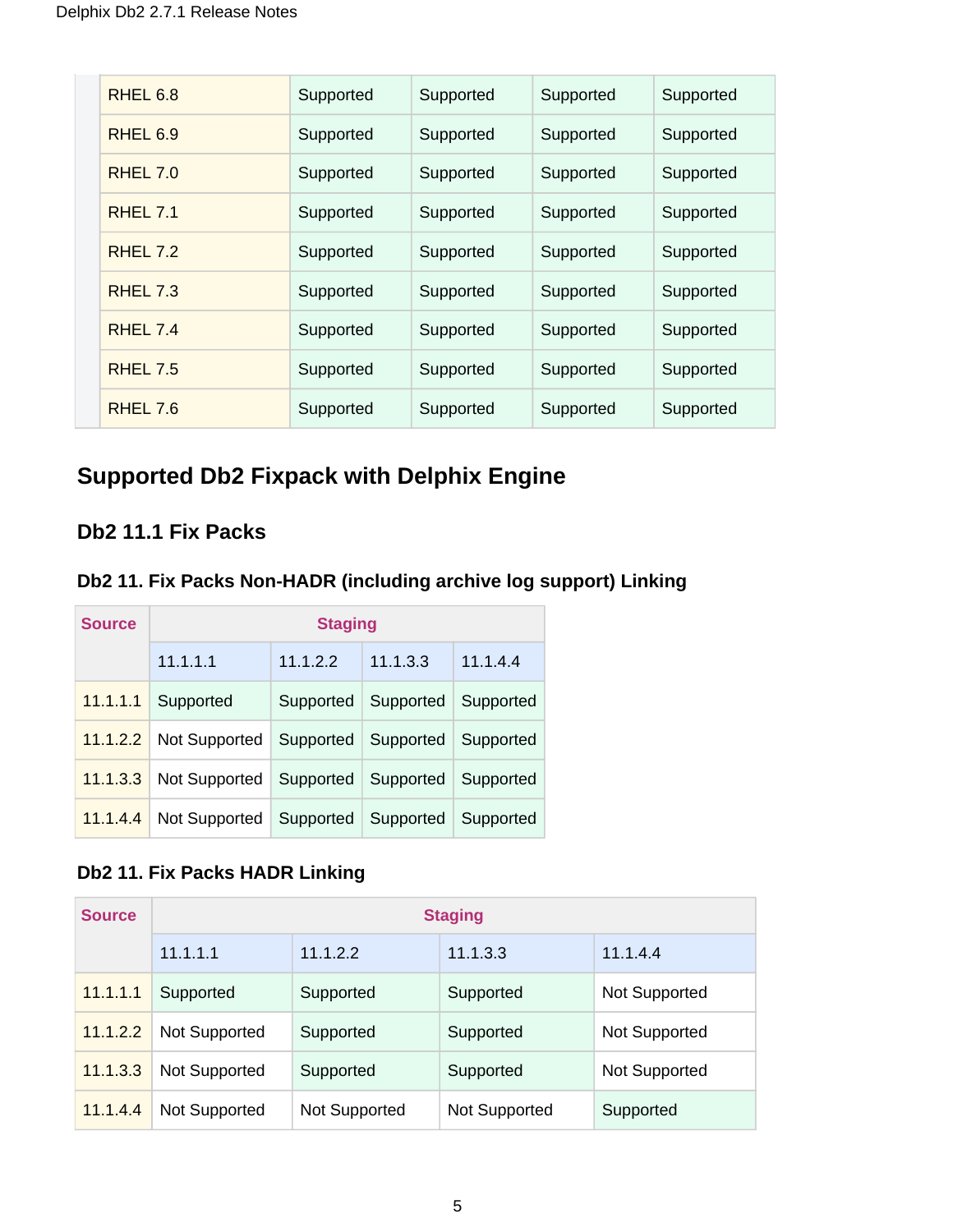#### **Db2 11. Fix Packs Provisioning**

| <b>Staging</b> | <b>Target</b>        |           |           |           |  |  |  |  |  |  |
|----------------|----------------------|-----------|-----------|-----------|--|--|--|--|--|--|
|                | 11.1.1.1             | 11.1.2.2  | 11.1.3.3  | 11.1.4.4  |  |  |  |  |  |  |
| 11.1.1.1       | Supported            | Supported | Supported | Supported |  |  |  |  |  |  |
| 11.1.2.2       | <b>Not Supported</b> | Supported | Supported | Supported |  |  |  |  |  |  |
| 11.1.3.3       | Not Supported        | Supported | Supported | Supported |  |  |  |  |  |  |
| 11.1.4.4       | Not Supported        | Supported | Supported | Supported |  |  |  |  |  |  |

#### <span id="page-5-0"></span>**Db2 10.5 Fix Packs**

### <span id="page-5-1"></span>**Db2 10.5 Fix Packs - NON HADR linking**

| <b>Source</b> | <b>Staging</b> |          |          |          |          |          |          |          |          |               |
|---------------|----------------|----------|----------|----------|----------|----------|----------|----------|----------|---------------|
|               | 10.5.0.1       | 10.5.0.2 | 10.5.0.3 | 10.5.0.4 | 10.5.0.5 | 10.5.0.6 | 10.5.0.7 | 10.5.0.8 | 10.5.0.9 | 10.5.0.<br>10 |
| 10.5.0.1      | Support        | Support  | Support  | Support  | Support  | Support  | Support  | Support  | Support  | Support       |
|               | ed             | ed       | ed       | ed       | ed       | ed       | ed       | ed       | ed       | ed            |
| 10.5.0.2      | Support        | Support  | Support  | Support  | Support  | Support  | Support  | Support  | Support  | Support       |
|               | ed             | ed       | ed       | ed       | ed       | ed       | ed       | ed       | ed       | ed            |
| 10.5.0.3      | Support        | Support  | Support  | Support  | Support  | Support  | Support  | Support  | Support  | Support       |
|               | ed             | ed       | ed       | ed       | ed       | ed       | ed       | ed       | ed       | ed            |
| 10.5.0.4      | Support        | Support  | Support  | Support  | Support  | Support  | Support  | Support  | Support  | Support       |
|               | ed             | ed       | ed       | ed       | ed       | ed       | ed       | ed       | ed       | ed            |
| 10.5.0.5      | Support        | Support  | Support  | Support  | Support  | Support  | Support  | Support  | Support  | Support       |
|               | ed             | ed       | ed       | ed       | ed       | ed       | ed       | ed       | ed       | ed            |
| 10.5.0.6      | Support        | Support  | Support  | Support  | Support  | Support  | Support  | Support  | Support  | Support       |
|               | ed             | ed       | ed       | ed       | ed       | ed       | ed       | ed       | ed       | ed            |
| 10.5.0.7      | Support        | Support  | Support  | Support  | Support  | Support  | Support  | Support  | Support  | Support       |
|               | ed             | ed       | ed       | ed       | ed       | ed       | ed       | ed       | ed       | ed            |
| 10.5.0.8      | Support        | Support  | Support  | Support  | Support  | Support  | Support  | Support  | Support  | Support       |
|               | ed             | ed       | ed       | ed       | ed       | ed       | ed       | ed       | ed       | ed            |
| 10.5.0.9      | Support        | Support  | Support  | Support  | Support  | Support  | Support  | Support  | Support  | Support       |
|               | ed             | ed       | ed       | ed       | ed       | ed       | ed       | ed       | ed       | ed            |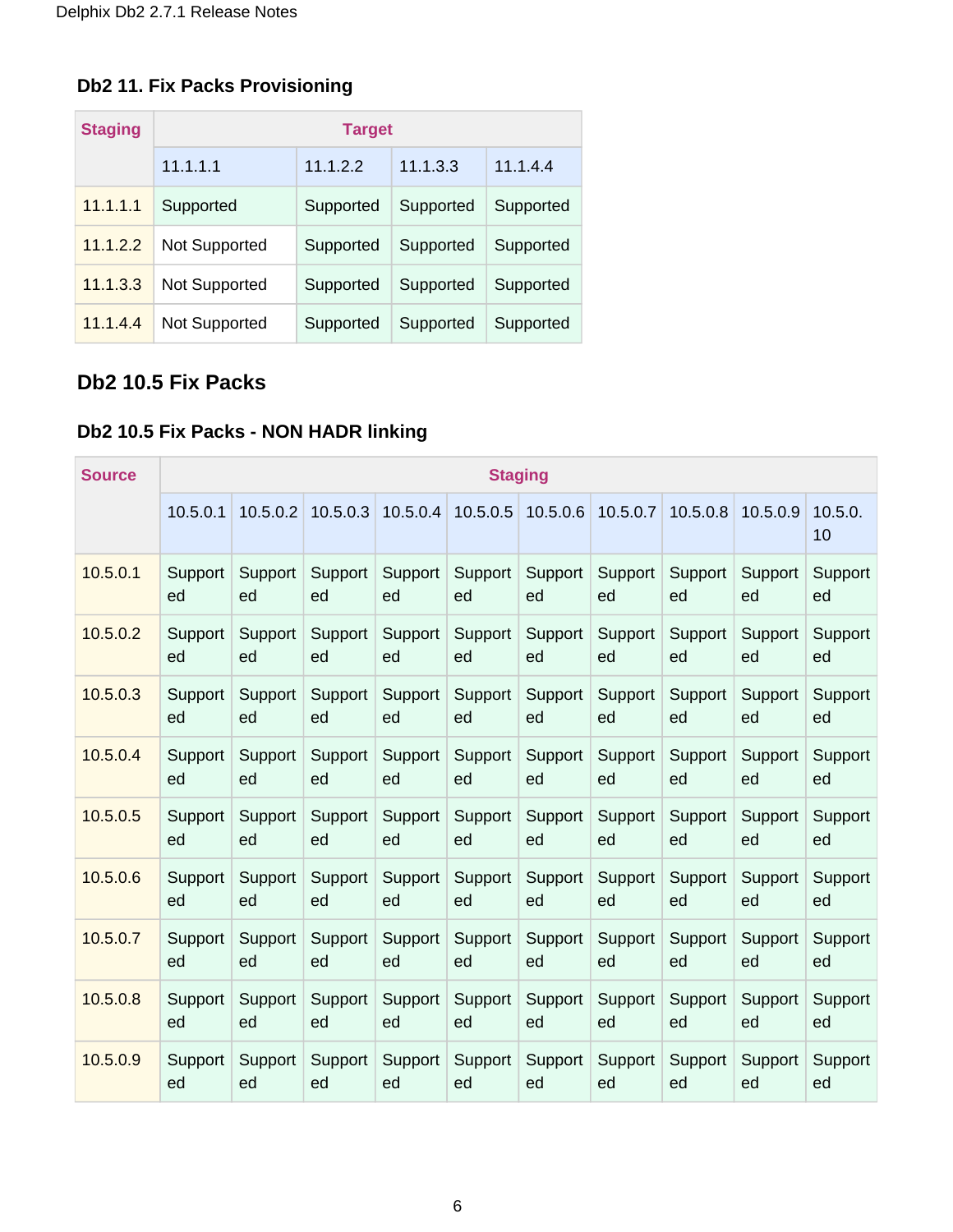| 10.5.0.10 Support Support Support Support Support Support Support Support Support Support Support |    |    |    |    |    |    |    |    |    |    |
|---------------------------------------------------------------------------------------------------|----|----|----|----|----|----|----|----|----|----|
|                                                                                                   | ed | ed | ed | ed | ed | ed | ed | ed | ed | ed |

#### <span id="page-6-0"></span>**Db2 10.5 Fix Packs - HADR Linking**

<span id="page-6-1"></span>

| <b>Source</b> |                      |                             |                             |                             | <b>Staging</b>              |                             |                      |                      |                      |                      |
|---------------|----------------------|-----------------------------|-----------------------------|-----------------------------|-----------------------------|-----------------------------|----------------------|----------------------|----------------------|----------------------|
|               | 10.5.0.1             | 10.5.0.2                    | 10.5.0.3                    | 10.5.0.4                    | 10.5.0.5                    | 10.5.0.6                    | 10.5.0.7             | 10.5.0.8             | 10.5.0<br>.9         | 10.5.<br>0.10        |
| 10.5.0.1      | Support<br>ed        | Not<br>Support<br>ed        | Not<br>Support<br>ed        | <b>Not</b><br>Support<br>ed | <b>Not</b><br>Support<br>ed | Support<br>ed               | Support<br>ed        | Support<br>ed        | Suppo<br>rted        | Not<br>Supp<br>orted |
| 10.5.0.2      | Not<br>Support<br>ed | Support<br>ed               | Not<br>Support<br>ed        | Not<br>Support<br>ed        | Support<br>ed               | Support<br>ed               | Support<br>ed        | Support<br>ed        | Suppo<br>rted        | Supp<br>orted        |
| 10.5.0.3      | Not<br>Support<br>ed | <b>Not</b><br>Support<br>ed | Support<br>ed               | Support<br>ed               | Support<br>ed               | Support<br>ed               | Support<br>ed        | Support<br>ed        | Suppo<br>rted        | Supp<br>orted        |
| 10.5.0.4      | Not<br>Support<br>ed | <b>Not</b><br>Support<br>ed | Not<br>Support<br>ed        | Support<br>ed               | Not<br>Support<br>ed        | Support<br>ed               | Support<br>ed        | Support<br>ed        | Suppo<br>rted        | Supp<br>orted        |
| 10.5.0.5      | Not<br>Support<br>ed | <b>Not</b><br>Support<br>ed | Not<br>Support<br>ed        | <b>Not</b><br>Support<br>ed | Support<br>ed               | Not<br>Support<br>ed        | Support<br>ed        | Support<br>ed        | Suppo<br>rted        | Supp<br>orted        |
| 10.5.0.6      | Not<br>Support<br>ed | <b>Not</b><br>Support<br>ed | <b>Not</b><br>Support<br>ed | Not<br>Support<br>ed        | Not<br>Support<br>ed        | Support<br>ed               | Support<br>ed        | Support<br>ed        | Suppo<br>rted        | Supp<br>orted        |
| 10.5.0.7      | Not<br>Support<br>ed | <b>Not</b><br>Support<br>ed | <b>Not</b><br>Support<br>ed | <b>Not</b><br>Support<br>ed | Not<br>Support<br>ed        | <b>Not</b><br>Support<br>ed | Support<br>ed        | Support<br>ed        | Suppo<br>rted        | Supp<br>orted        |
| 10.5.0.8      | Not<br>Support<br>ed | Not<br>Support<br>ed        | Not<br>Support<br>ed        | Not<br>Support<br>ed        | Not<br>Support<br>ed        | Not<br>Support<br>ed        | Not<br>Support<br>ed | Support<br>ed        | Suppo<br>rted        | Supp<br>orted        |
| 10.5.0.9      | Not<br>Support<br>ed | <b>Not</b><br>Support<br>ed | Not<br>Support<br>ed        | <b>Not</b><br>Support<br>ed | Not<br>Support<br>ed        | <b>Not</b><br>Support<br>ed | Not<br>Support<br>ed | Not<br>Support<br>ed | Suppo<br>rted        | Supp<br>orted        |
| 10.5.0.10     | Not<br>Support<br>ed | <b>Not</b><br>Support<br>ed | Not<br>Support<br>ed        | Not<br>Support<br>ed        | Not<br>Support<br>ed        | <b>Not</b><br>Support<br>ed | Not<br>Support<br>ed | Not<br>Support<br>ed | Not<br>Suppo<br>rted | Supp<br>orted        |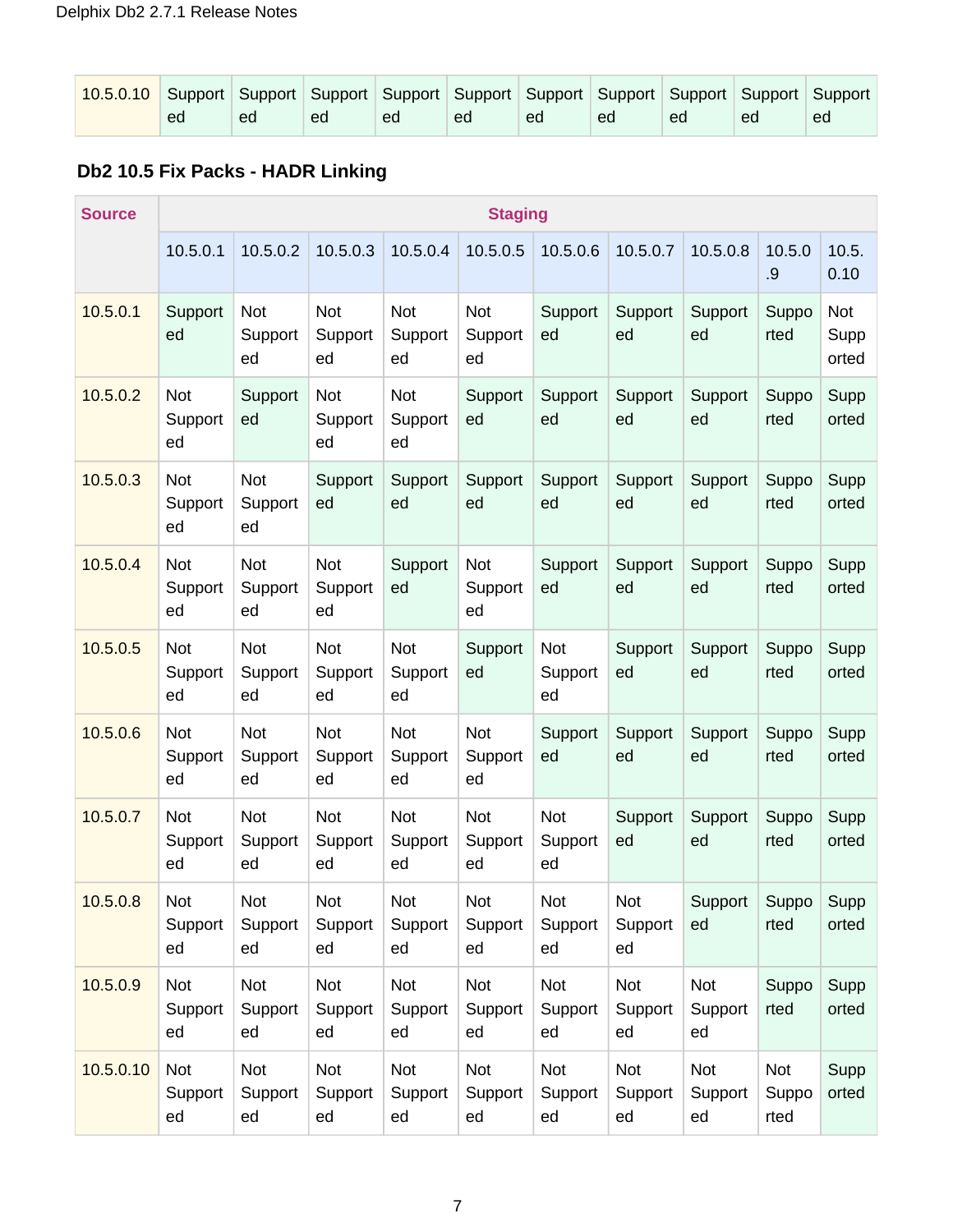| <b>Staging</b> | <b>Target</b> |          |          |          |          |          |          |          |          |               |  |  |
|----------------|---------------|----------|----------|----------|----------|----------|----------|----------|----------|---------------|--|--|
|                | 10.5.0.1      | 10.5.0.2 | 10.5.0.3 | 10.5.0.4 | 10.5.0.5 | 10.5.0.6 | 10.5.0.7 | 10.5.0.8 | 10.5.0.9 | 10.5.0.<br>10 |  |  |
| 10.5.0.1       | Suppor        | Suppor   | Suppor   | Suppor   | Suppor   | Suppor   | Suppor   | Suppor   | Suppor   | Suppor        |  |  |
|                | ted           | ted      | ted      | ted      | ted      | ted      | ted      | ted      | ted      | ted           |  |  |
| 10.5.0.2       | Suppor        | Suppor   | Suppor   | Suppor   | Suppor   | Suppor   | Suppor   | Suppor   | Suppor   | Suppor        |  |  |
|                | ted           | ted      | ted      | ted      | ted      | ted      | ted      | ted      | ted      | ted           |  |  |
| 10.5.0.3       | Suppor        | Suppor   | Suppor   | Suppor   | Suppor   | Suppor   | Suppor   | Suppor   | Suppor   | Suppor        |  |  |
|                | ted           | ted      | ted      | ted      | ted      | ted      | ted      | ted      | ted      | ted           |  |  |
| 10.5.0.4       | Suppor        | Suppor   | Suppor   | Suppor   | Suppor   | Suppor   | Suppor   | Suppor   | Suppor   | Suppor        |  |  |
|                | ted           | ted      | ted      | ted      | ted      | ted      | ted      | ted      | ted      | ted           |  |  |
| 10.5.0.5       | Suppor        | Suppor   | Suppor   | Suppor   | Suppor   | Suppor   | Suppor   | Suppor   | Suppor   | Suppor        |  |  |
|                | ted           | ted      | ted      | ted      | ted      | ted      | ted      | ted      | ted      | ted           |  |  |
| 10.5.0.6       | Suppor        | Suppor   | Suppor   | Suppor   | Suppor   | Suppor   | Suppor   | Suppor   | Suppor   | Suppor        |  |  |
|                | ted           | ted      | ted      | ted      | ted      | ted      | ted      | ted      | ted      | ted           |  |  |
| 10.5.0.7       | Suppor        | Suppor   | Suppor   | Suppor   | Suppor   | Suppor   | Suppor   | Suppor   | Suppor   | Suppor        |  |  |
|                | ted           | ted      | ted      | ted      | ted      | ted      | ted      | ted      | ted      | ted           |  |  |
| 10.5.0.8       | Suppor        | Suppor   | Suppor   | Suppor   | Suppor   | Suppor   | Suppor   | Suppor   | Suppor   | Suppor        |  |  |
|                | ted           | ted      | ted      | ted      | ted      | ted      | ted      | ted      | ted      | ted           |  |  |
| 10.5.0.9       | Suppor        | Suppor   | Suppor   | Suppor   | Suppor   | Suppor   | Suppor   | Suppor   | Suppor   | Suppor        |  |  |
|                | ted           | ted      | ted      | ted      | ted      | ted      | ted      | ted      | ted      | ted           |  |  |
| 10.5.0.10      | Suppor        | Suppor   | Suppor   | Suppor   | Suppor   | Suppor   | Suppor   | Suppor   | Suppor   | Suppor        |  |  |
|                | ted           | ted      | ted      | ted      | ted      | ted      | ted      | ted      | ted      | ted           |  |  |

#### **Db2 10.5 Fick Packs HADR-NON HADR Provision**

### <span id="page-7-0"></span>**Advanced Interactive eXecutive (AIX)**

<span id="page-7-1"></span>

|                               | <b>ESE 10.5</b> | <b>AESE 10.5</b> | <b>ESE 11.1</b> | <b>AESE 11.1</b> |
|-------------------------------|-----------------|------------------|-----------------|------------------|
| <b>Supported DBMS Version</b> |                 |                  |                 |                  |
| <b>Supported OS Version</b>   |                 |                  |                 |                  |
| <b>AIX 6.1</b>                | Not Supported   | Not Supported    | N/A             | N/A              |
| <b>AIX 7.1</b>                | Supported       | Supported        | Supported       | Supported        |
| <b>AIX 7.2</b>                | Supported       | Supported        | Supported       | Supported        |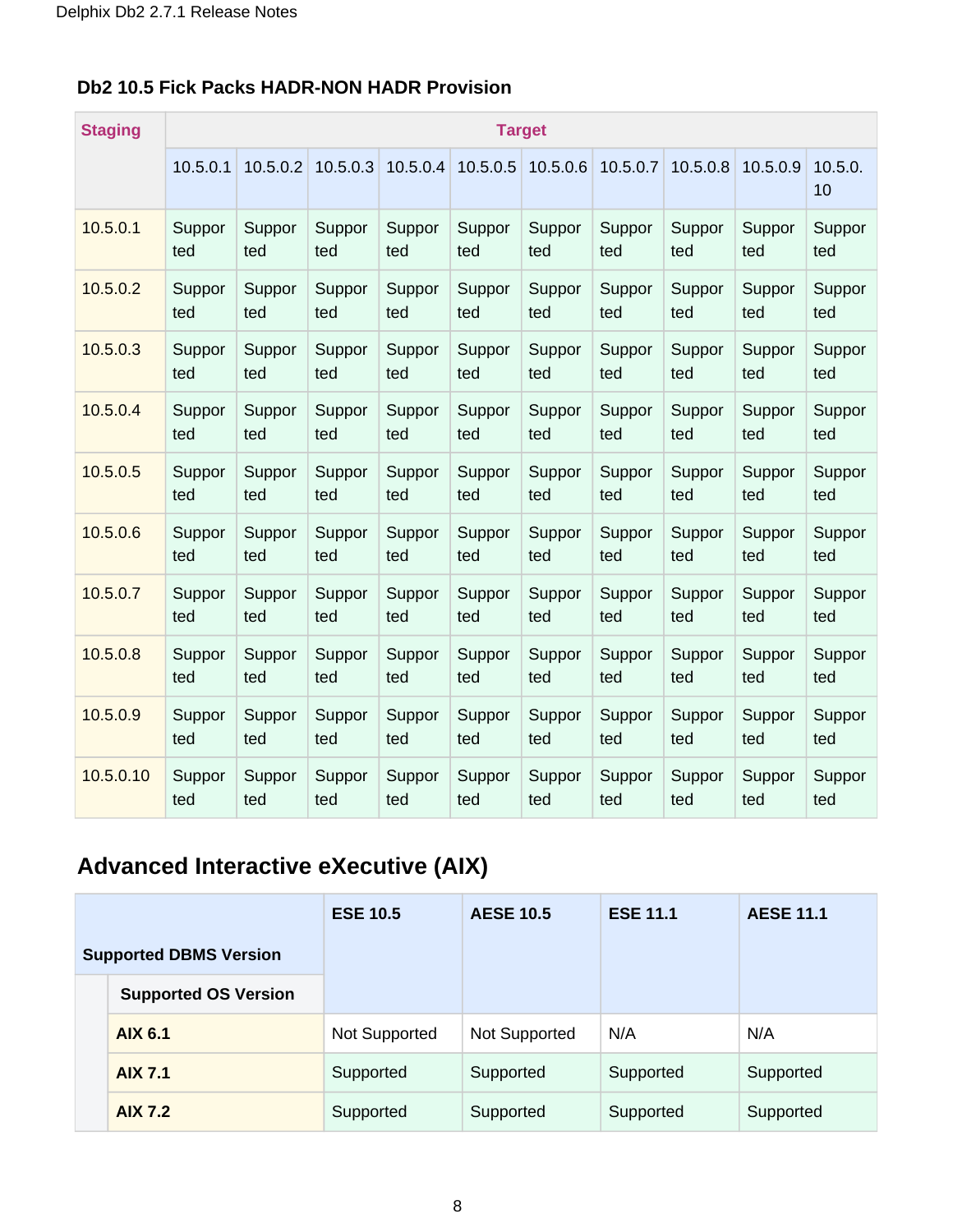### **Plugin/Delphix Engine Compatibility**

Plugins should be installed on compatible Delphix Engines per the table below:

| <b>Delphix</b><br><b>Engine</b> | D <sub>b</sub> 2<br>$\overline{\phantom{1}}$ 2.<br>0.1 | D <sub>b</sub> 2<br>$\overline{\phantom{1}}$ 2.<br>1.0 | D <sub>b</sub> 2<br>$\overline{\phantom{1}}$ 2.<br>2.1 | D <sub>b</sub> 2<br>$\overline{\phantom{1}}$ 2.<br>3.0 | D <sub>b</sub> 2<br>$\overline{\phantom{1}}$ 2.<br>4.0 | D <sub>b</sub> 2<br>$\overline{\phantom{1}}$ 2.<br>4.1 | Db2 2.<br>4.2 | Db2 2.<br>5.1 | Db2 2.<br>6.0 | Db2 2.<br>6.1 | Db2 2.<br>7.0 | Db2_2.<br>7.1 |
|---------------------------------|--------------------------------------------------------|--------------------------------------------------------|--------------------------------------------------------|--------------------------------------------------------|--------------------------------------------------------|--------------------------------------------------------|---------------|---------------|---------------|---------------|---------------|---------------|
| 5.1.x                           | No                                                     | No                                                     | No                                                     | No                                                     | <b>No</b>                                              | No                                                     | <b>No</b>     | <b>No</b>     | <b>No</b>     | <b>No</b>     | <b>No</b>     | <b>No</b>     |
| 5.2.2.x                         | Yes                                                    | <b>No</b>                                              | No                                                     | No                                                     | <b>No</b>                                              | No                                                     | No            | No            | No            | <b>No</b>     | No            | No            |
| 5.2.3.x                         | <b>No</b>                                              | Yes                                                    | Yes                                                    | Yes                                                    | <b>No</b>                                              | No                                                     | <b>No</b>     | <b>No</b>     | <b>No</b>     | <b>No</b>     | <b>No</b>     | No            |
| 5.2.4.x                         | No                                                     | Yes                                                    | Yes                                                    | Yes                                                    | <b>No</b>                                              | No                                                     | No            | No            | No            | No            | <b>No</b>     | No            |
| 5.2.5.x                         | No                                                     | Yes                                                    | Yes                                                    | Yes                                                    | <b>No</b>                                              | No                                                     | No            | No            | <b>No</b>     | <b>No</b>     | <b>No</b>     | No            |
| 5.2.6.x                         | <b>No</b>                                              | Yes                                                    | Yes                                                    | Yes                                                    | <b>No</b>                                              | <b>No</b>                                              | <b>No</b>     | <b>No</b>     | No            | <b>No</b>     | <b>No</b>     | No            |
| 5.3.0.x                         | <b>No</b>                                              | Yes                                                    | Yes                                                    | Yes                                                    | Yes                                                    | Yes                                                    | Yes           | Yes           | Yes           | Yes           | Yes           | Yes           |
| 5.3.1.x                         | <b>No</b>                                              | Yes                                                    | Yes                                                    | Yes                                                    | Yes                                                    | Yes                                                    | Yes           | Yes           | Yes           | Yes           | Yes           | Yes           |
| 5.3.2.x                         | <b>No</b>                                              | Yes                                                    | Yes                                                    | Yes                                                    | Yes                                                    | Yes                                                    | Yes           | Yes           | Yes           | Yes           | Yes           | Yes           |
| 5.3.3.x                         | No                                                     | Yes                                                    | Yes                                                    | Yes                                                    | Yes                                                    | Yes                                                    | Yes           | Yes           | Yes           | Yes           | Yes           | Yes           |
| 5.3.4.x                         | <b>No</b>                                              | Yes                                                    | Yes                                                    | Yes                                                    | Yes                                                    | Yes                                                    | Yes           | Yes           | Yes           | Yes           | Yes           | Yes           |
| 5.3.5.x                         | No                                                     | Yes                                                    | Yes                                                    | Yes                                                    | Yes                                                    | Yes                                                    | Yes           | Yes           | Yes           | Yes           | Yes           | Yes           |
| 5.3.6.x                         | No                                                     | Yes                                                    | Yes                                                    | Yes                                                    | Yes                                                    | Yes                                                    | Yes           | Yes           | Yes           | Yes           | Yes           | Yes           |
| 5.3.7.x                         | <b>No</b>                                              | Yes                                                    | Yes                                                    | Yes                                                    | Yes                                                    | Yes                                                    | Yes           | Yes           | Yes           | Yes           | Yes           | Yes           |

#### **Unsupported DB2 Features**

- Db2 9.7 and below
- Db2 Database Partitioning Feature (DPF)
- Db2 pureScale
- Ingestion to DMS Raw Devices
- $\bullet$  V2P

# **Plugin Upgrade Path**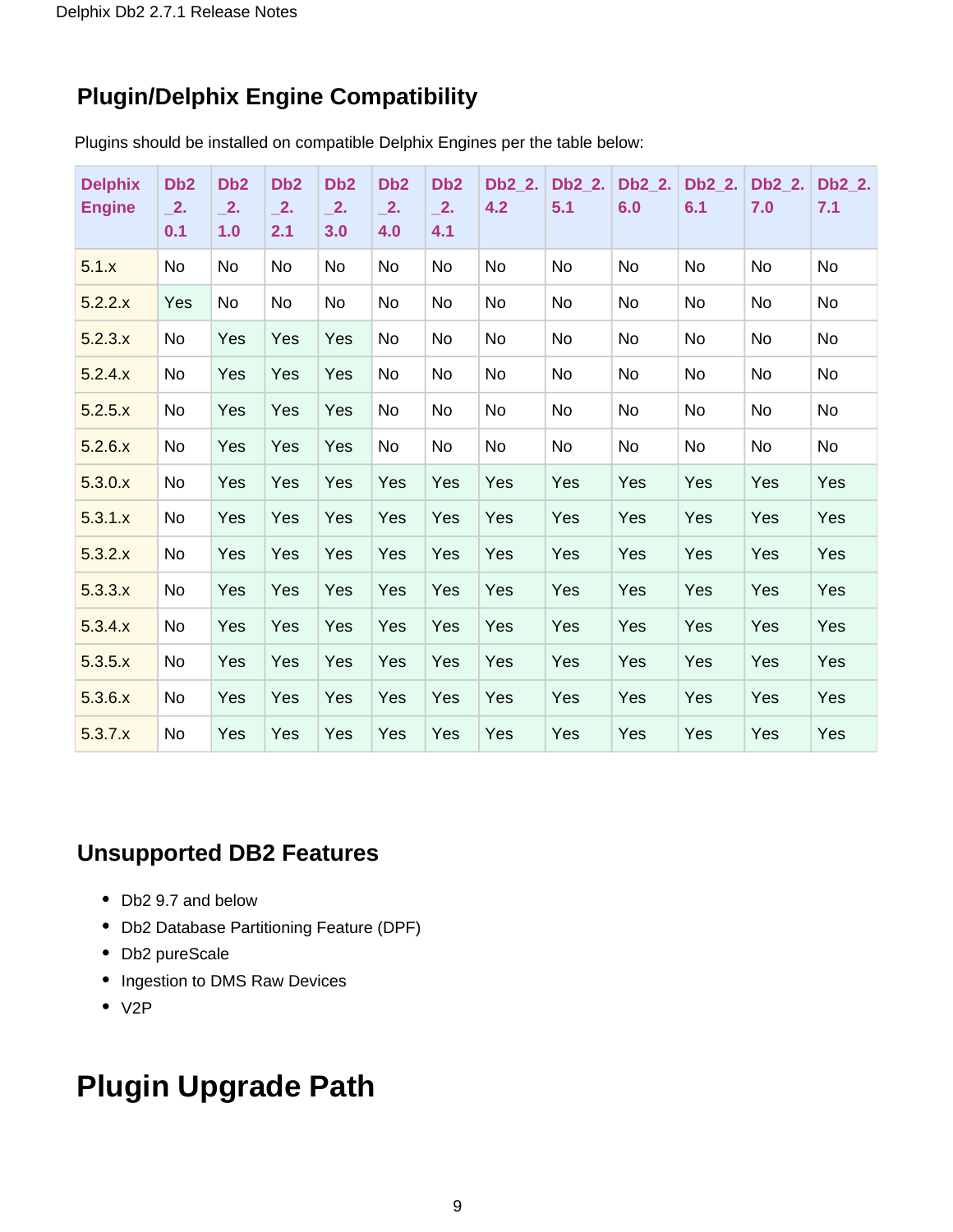Use the table below to determine the most efficient upgrade path from your current version to the latest version of the Db2 Plugin.

| <b>Your Version</b> | Recommended upgrade path to DB2 2.7.0         |
|---------------------|-----------------------------------------------|
| 2.0.1               | Upgrade to 2.1.0, and follow the paths below. |
| 2.1.0               | Upgrade to 2.2.1, and follow the paths below. |
| 2.2.1               | Upgrade to 2.3.0, and follow the paths below. |
| 2.3.0               | Upgrade to 2.4.0, and follow the paths below. |
| 2.4.0               | Upgrade to 2.5.1, and follow the paths below. |
| 2.4.1               |                                               |
| 2.4.2               |                                               |
| 2.5.1               | Upgrade to 2.6.0, and follow the paths below. |
| 2.6.0               | Upgrade to 2.7.0, and follow the paths below. |
| 2.6.1               |                                               |
| 2.7.0               | Upgrade directly to the latest version        |

# **Known Issues**

Db2 plugin version 2.7.1 contains the following known issues:

| Key                      | Summary                                       | Workaround / Comments                                                                                           |
|--------------------------|-----------------------------------------------|-----------------------------------------------------------------------------------------------------------------|
| DB <sub>2</sub> -<br>619 | <b>VDB Migration</b><br>feature is restricted | For Db2 datasets, we can only migrate VDB with the following pre-<br>requisites:                                |
|                          |                                               | 1. Instance name and installation path must be the same on the target<br>host (where we are migrating the VDB). |
|                          |                                               | 2. Toolkit directory on the old target host and new target host should be<br>the same.                          |
|                          |                                               | 3. OS version and Db2 release version should be the same on both the<br>targets.                                |